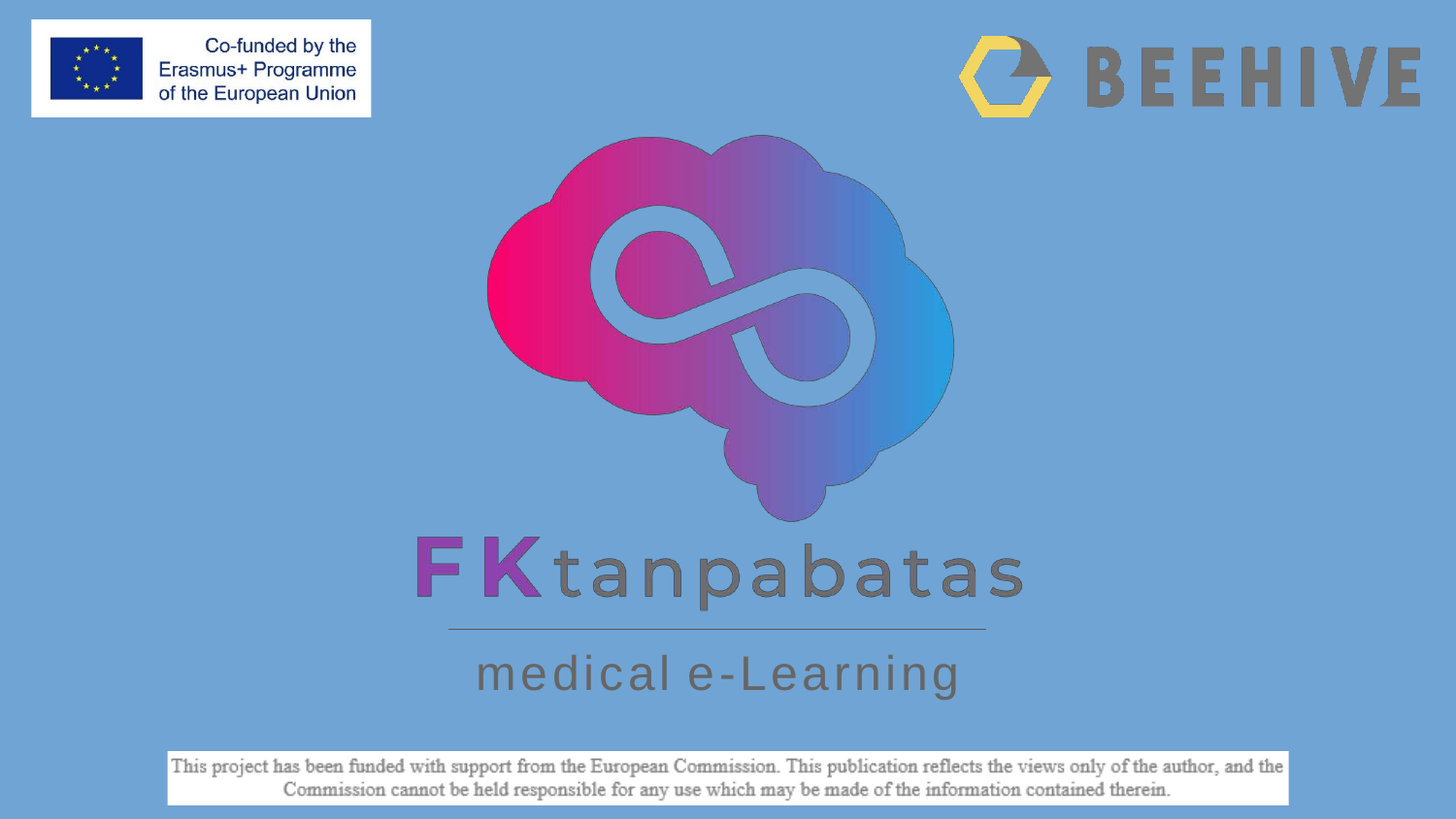

**Bachelor Degree of Medicine Professional degree (M.D)**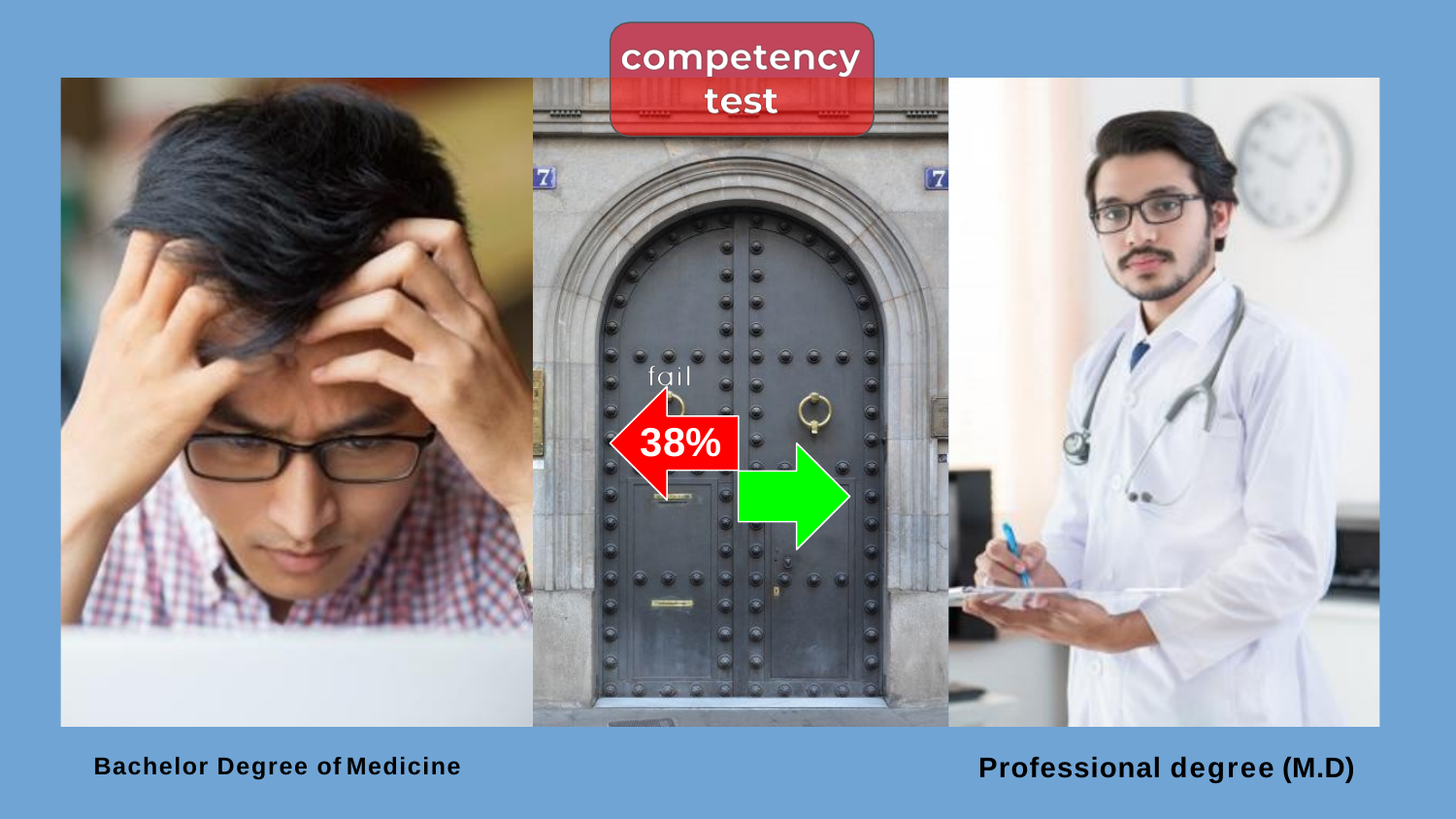# **PROBLEMS (1)**

## **Failure rate of medical students > 52%**

**Low quality teachers/ tutors**

 $20^{\circ}$ 

**Medical teaching tools**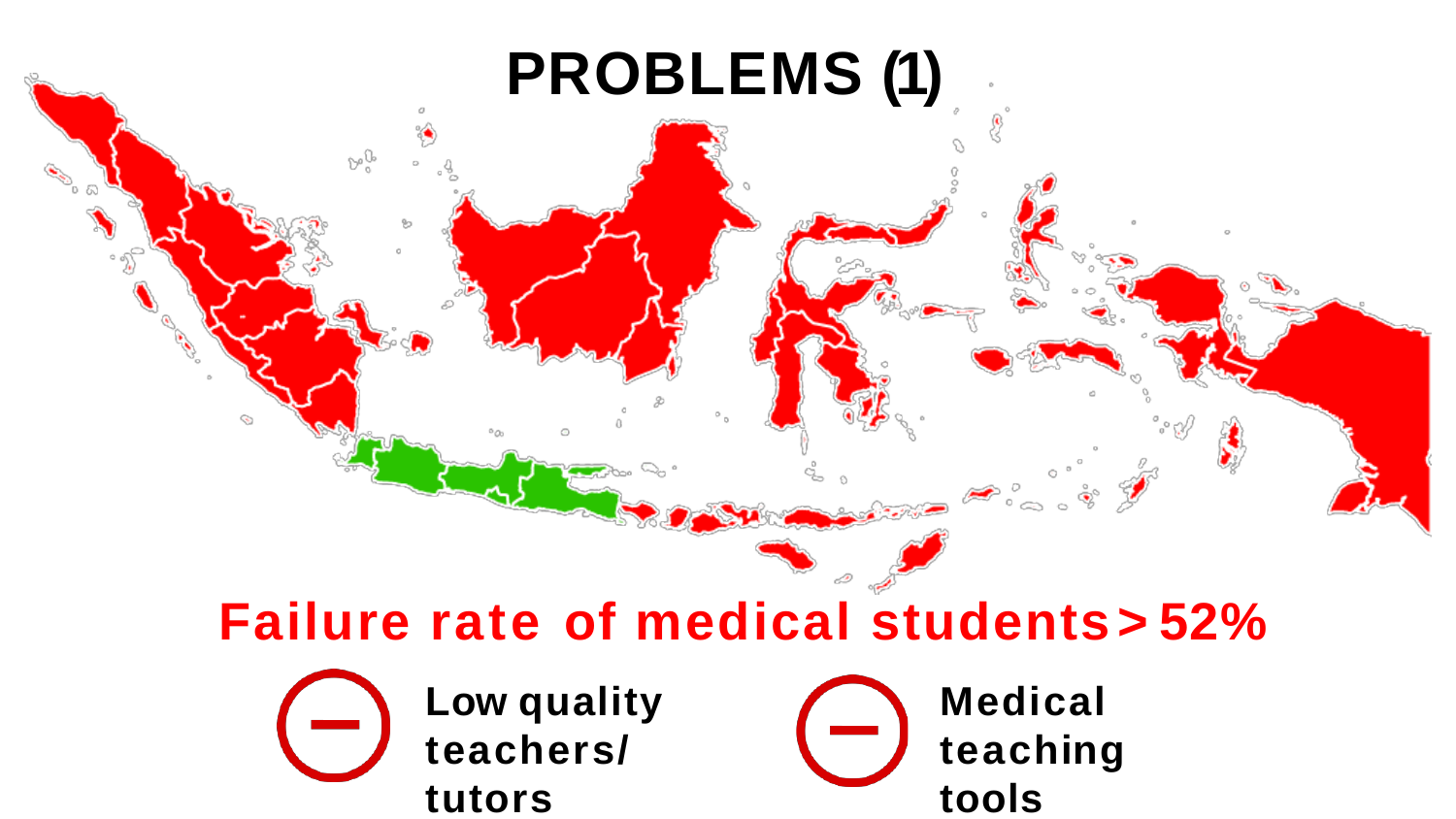

**Professional degree (M.D) Retain his/her certificate Retain his/her certificate of registration**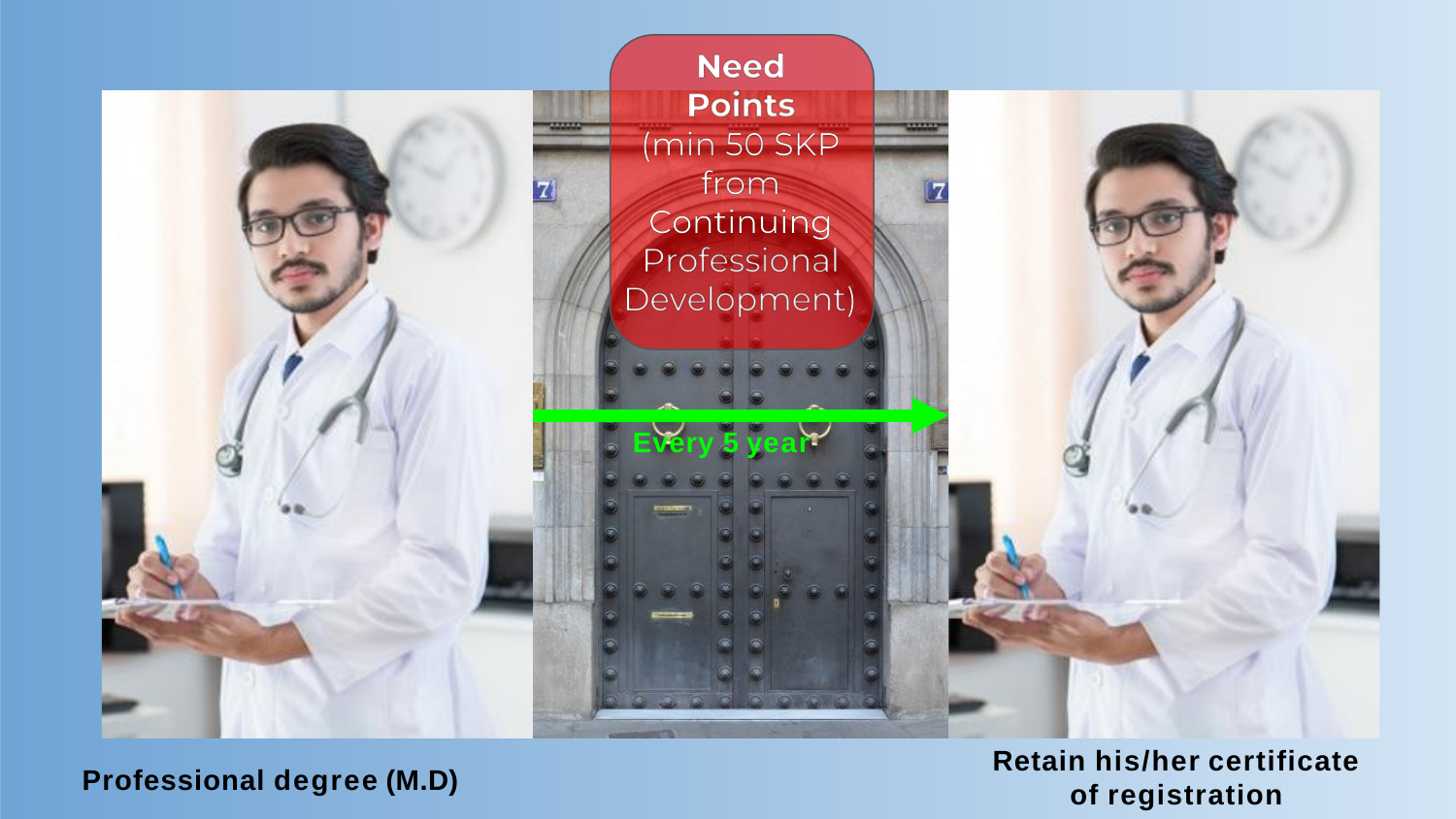

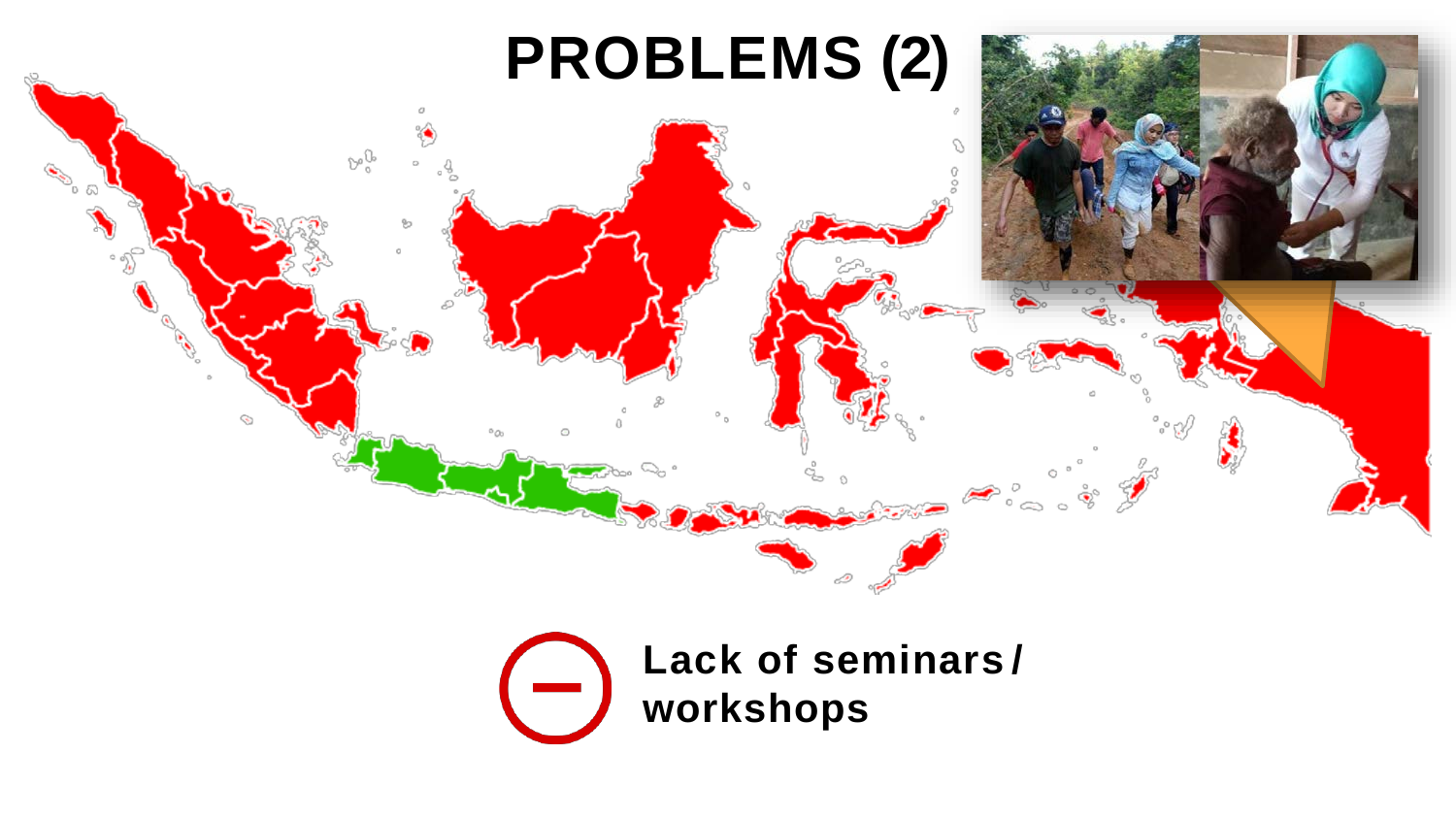#### **Can be accessed anytime & anywhere**

**Trusted content**

**Audio + Visual (1.000+ minutes video)**

# **SOLUTION**

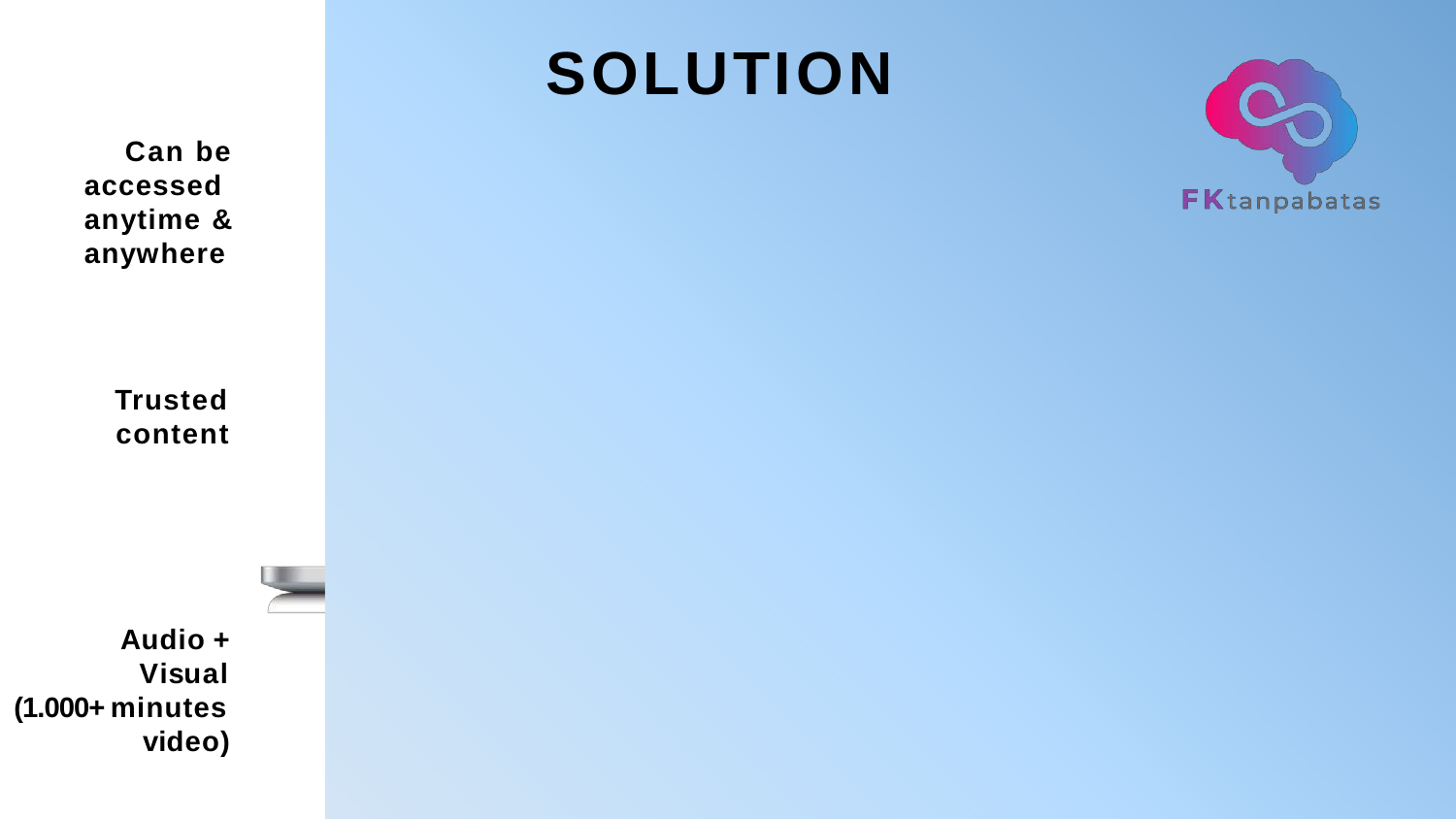# **COMPETITIVE ADVANTAGES**

| <b>For medical</b><br><b>students</b>          | <b>FK</b><br><b>Tanpa</b><br><b>Batas</b> | Other<br>online<br>courses        | <b>Offline</b><br>courses |
|------------------------------------------------|-------------------------------------------|-----------------------------------|---------------------------|
| <b>Complete modules</b>                        | Yes                                       | <b>No</b>                         | Yes (some)                |
| <b>Visually-attractive</b><br>content delivery | Yes                                       | <b>No</b>                         | Onsite<br>teacher         |
| <b>Online simulation test</b>                  | Yes                                       | Yes                               | Some                      |
| Can be accessed<br>anytime &<br>anywhere       | Yes                                       | Yes                               | N <sub>0</sub>            |
| <b>Self-paced learning</b>                     | Yes                                       | Yes                               | No                        |
| <b>Students dependence</b><br>on teacher       | N <sub>0</sub>                            | No                                | Yes                       |
| Price                                          | <b>Starts</b><br>from IDR<br>289k         | <b>Starts</b><br>from IDR<br>100k | $IDR2-8m$                 |

| <b>For medical</b><br>professionals             | <b>FK</b><br><b>Tanpa</b><br><b>Batas</b> | Other<br>online<br>seminars | <b>Offline</b><br>seminars |
|-------------------------------------------------|-------------------------------------------|-----------------------------|----------------------------|
| <b>Complete modules</b>                         | Yes                                       | N <sub>0</sub>              | No                         |
| <b>Visually-attractive</b><br>content delivery  | Yes, as<br>video                          | <b>Mostly text</b>          | Onsite<br>speakers         |
| <b>Online simulation</b><br>test                | Yes                                       | Yes                         | <b>No</b>                  |
| <b>Can be accessed</b><br>anytime &<br>anywhere | Yes                                       | Yes                         | <b>No</b>                  |
| <b>Self-paced learning</b>                      | Yes                                       | Yes                         | <b>No</b>                  |
| Travel and/or<br>accommodation<br>cost          | N <sub>0</sub>                            | No                          | Yes                        |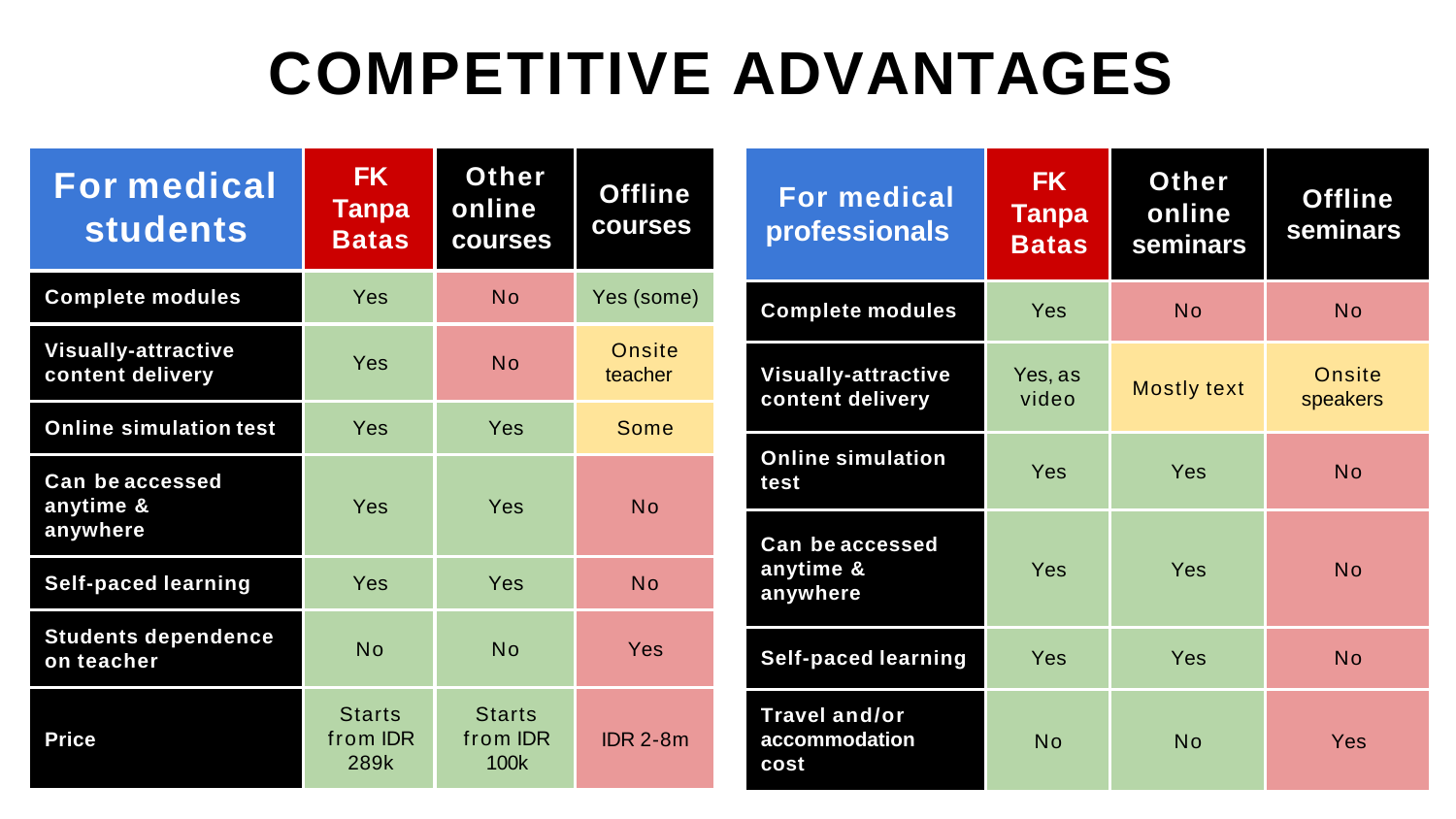# **BUSINESS MODEL**

**FREEMIUM**

|                           | <b>FREE</b>  | <b>PREMIUM</b>           |                           |                           |
|---------------------------|--------------|--------------------------|---------------------------|---------------------------|
|                           |              | 3 months                 | 1year                     | 3 years                   |
| <b>Modules</b>            | Limited      | Complete                 | Complete                  | Complete                  |
| <b>Simulation</b><br>test | <b>20 QA</b> | $200+QA$                 | $200+QA$                  | $200+QA$                  |
|                           | <b>FREE</b>  | up to<br><b>IDR 589k</b> | up to<br><b>IDR 1178k</b> | up to<br><b>IDR 2356k</b> |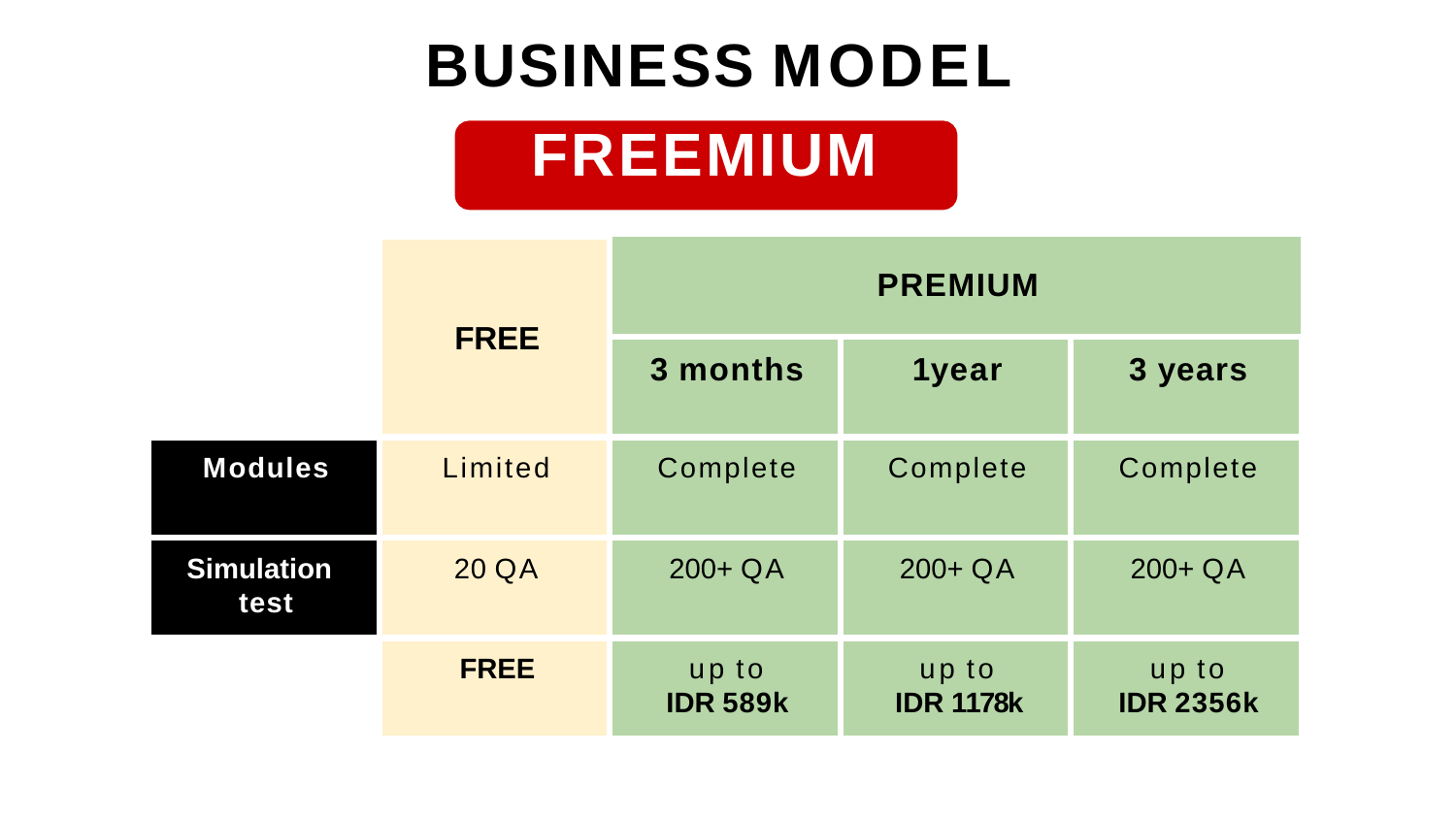

## **OUR PERFORMANCE**



**FREE USERS** **63**

**PREMIUM USERS**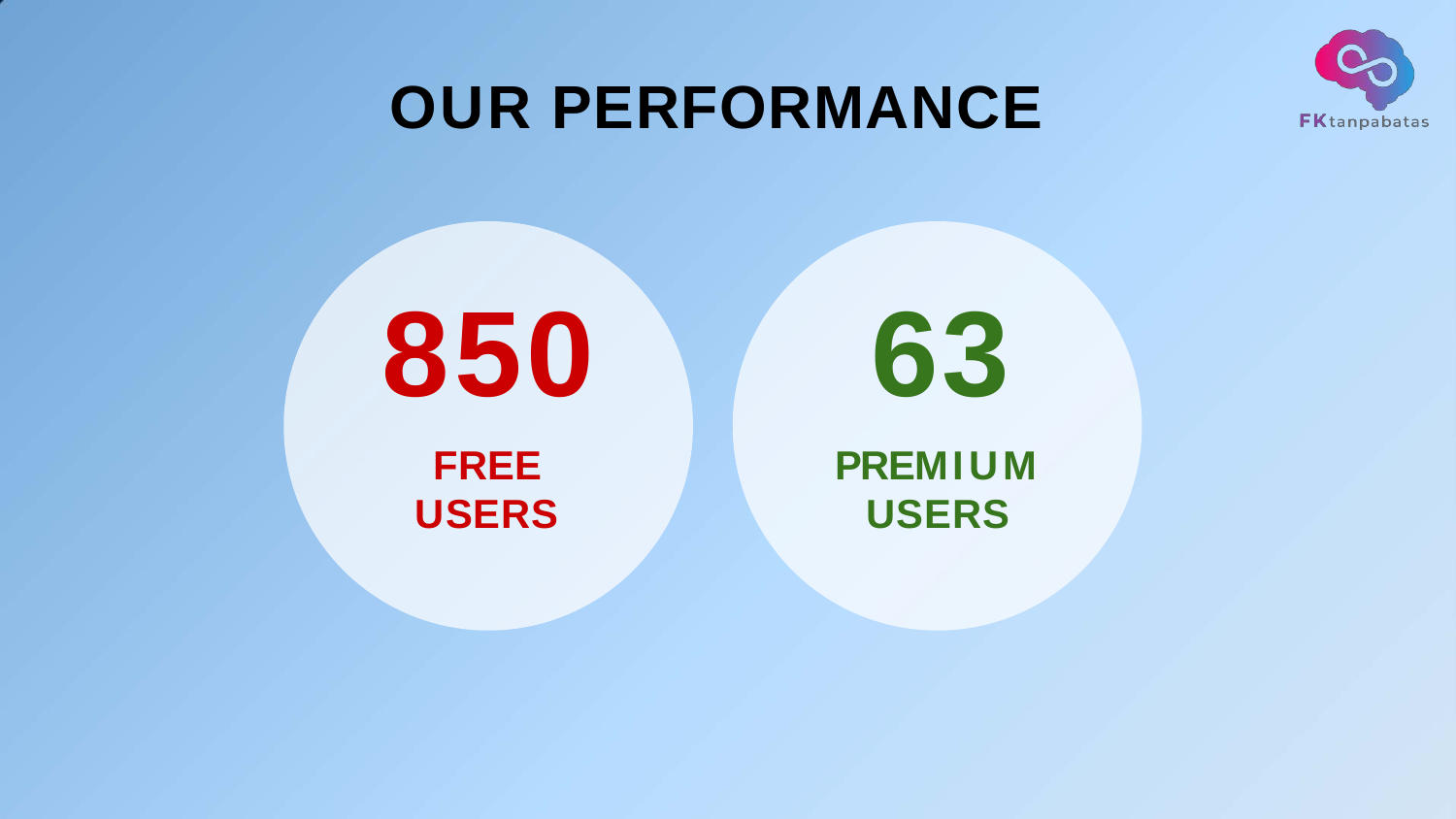

. .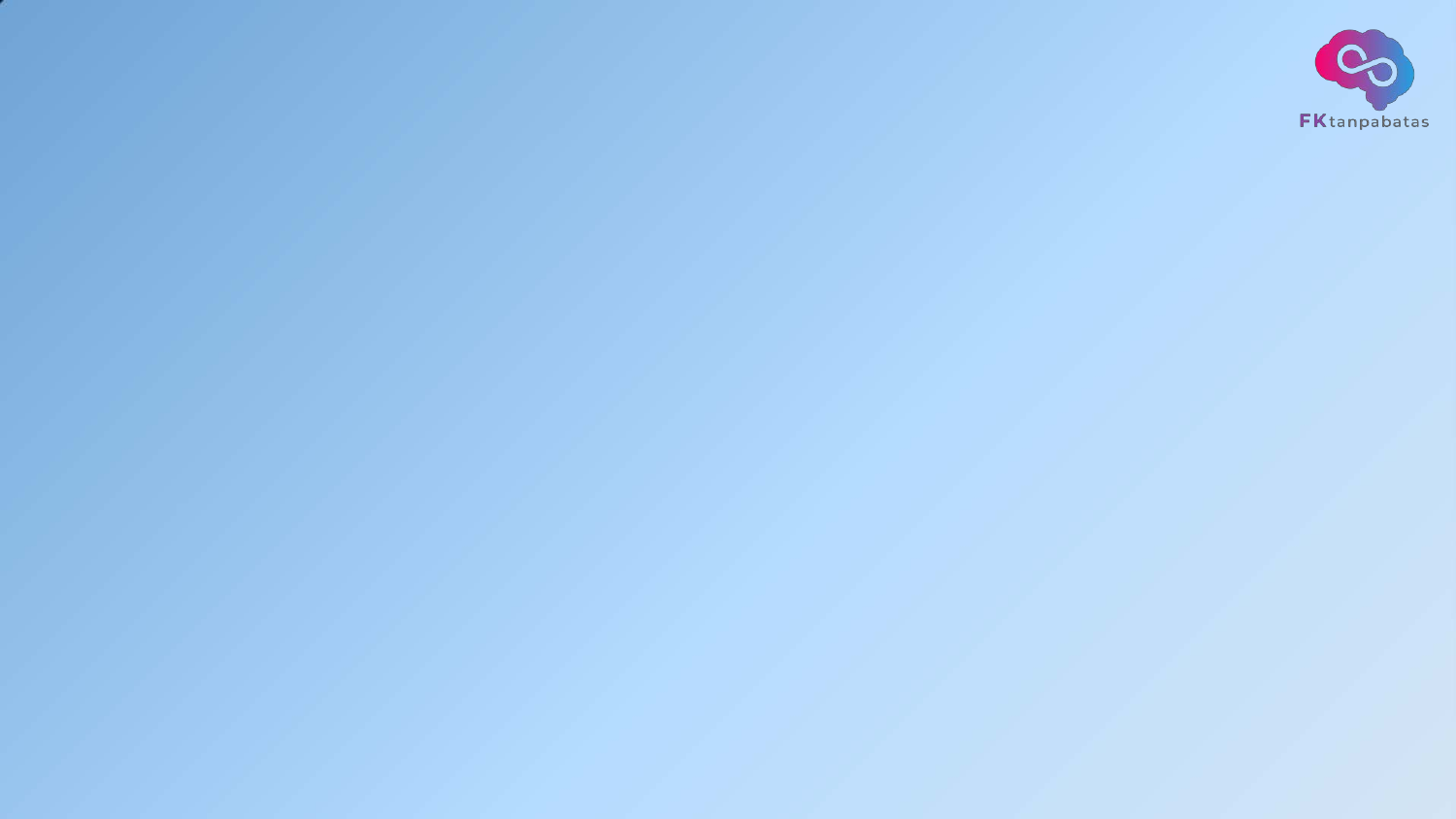# **OUR TEAM**



**Uti N. Sari, MD, M.Sc CEO**



12+ yrs in medical media industry

1st medical illustrator in Indonesia

Faculty of Medicine, UI Graduated with Cum Laude

Medical Visualisation, Univ. of Glasgow Graduated with Distinction award **A Majid Hamid, S.Kom CTO**



3+ yrs as IT project manager

Computer Science, Universitas Indonesia

**Moch. Auditya Brilliant, S.E.,M.Sc. CMO**



4+ yrs as a company director

Marketing Management, Universitas Indonesia

Risk Management, Glasgow Caledonian University, UK

dr. Yordan Khaedir K, PhD | dr. Putri Nugraheni, Sp.KJ | dr. Ihsan, Sp.An | dr. Ahmad Jamaluddin, M.Kes | dr. Maulana Rosyady | dr. Alfi Fajar A | dr. Bramantya W | dr. Sheila Rizky | Tazkya Amani, S.Ked | dr. Aldisa Ayu Pratiwi | dr. Aprilia dwi iriani | dr. Aqsha Azhary Nur | dr. Dianita Susilo Saputri | dr. Dinarda Ulf Nadobudskaya | dr. Dss Gan | dr. Eli Novi | dr. Fahmi Kurniawan | dr. Fia Afifah Mutiksa | dr. Fildzahdr. Fitriana Nur R | dr. Ghina Khairunnisa | dr. Gunawan Adhiguna | dr. Hafiz Yusaryahya | dr. Ika Julianti | dr. Kiwah Andanni | dr. Kms. Rakhmat Notariza | dr. Laksmi Bestari | dr. Lily Raudah Putri | dr. Luh Gede Laksmi Rahayu Handayani | dr. Muhammad Fakhri Zahir | dr. Muhammad Insan Kharis | dr. Muhammad Reynald Aditya | dr. Muhammad Wildan Rabbani K | dr. Nur Banin | dr. Nurfathonah Aryana | dr. Rina Diana Nurfitri | dr. Sarah Shafa Marwadhani | dr. Sheila Rizky Melati | dr. Shofa Nisrina Luthfiyani | dr. Siti Sarah Ayunda | dr. Surya Wartati | dr. Vanya Utami Tedhy | dr. Zahrotul Habibah